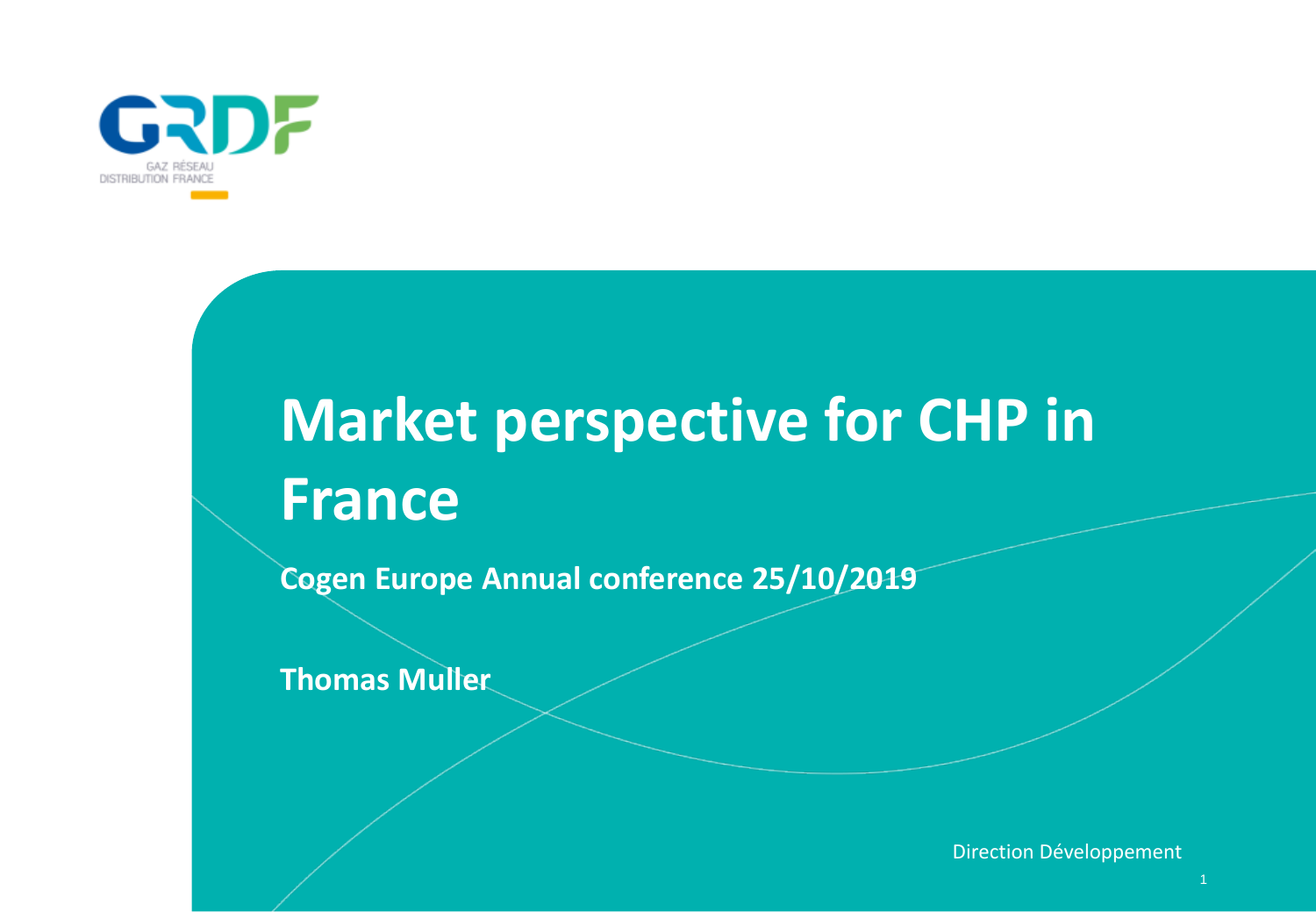## A rather difficult context for CHP in France…





France has the lowest spark spread of Europe

- But since 2016, no more national incentive for CHP > 1 MWe
- mechanism for smaller units is also threatened -> rebound effect noticed in 2018 in anticipation of this
- A thermal regulation for new built that doesn't value well the CHP energy efficiency

 $\Rightarrow$  Fossil fuel based CHP not promoted in a global decarbonisation context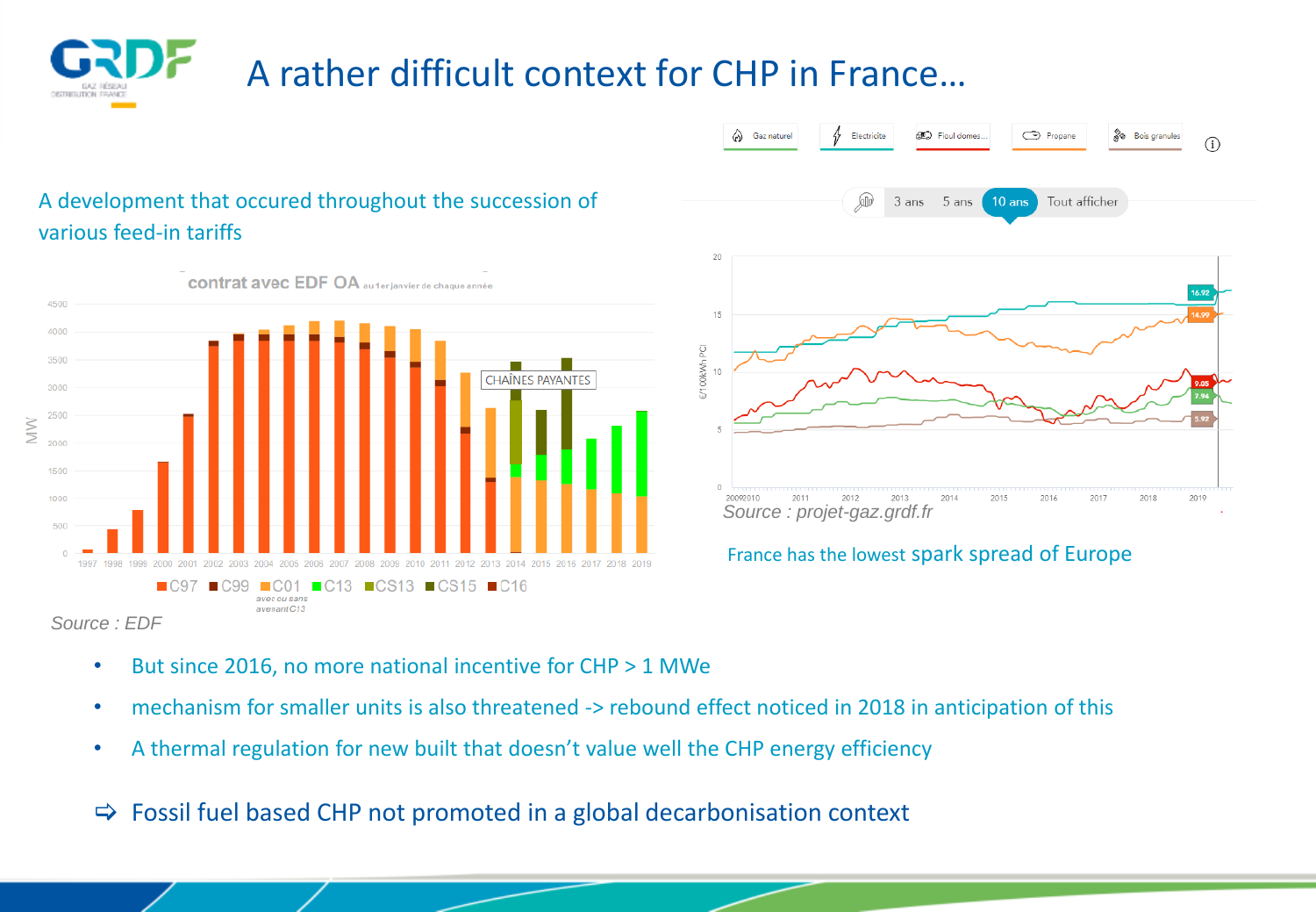

### Yet this solution remains very interesting for the energy system

- Energy efficiency and rational use of energy
- Contribution to carbon emission reduction compared to current system





- Flexibility to improve local power distribution issues -> ex Interflex Project in Nice Smart Valley
- Besides, on the long run, it could burn renewable gas…

*Source : Interflex project*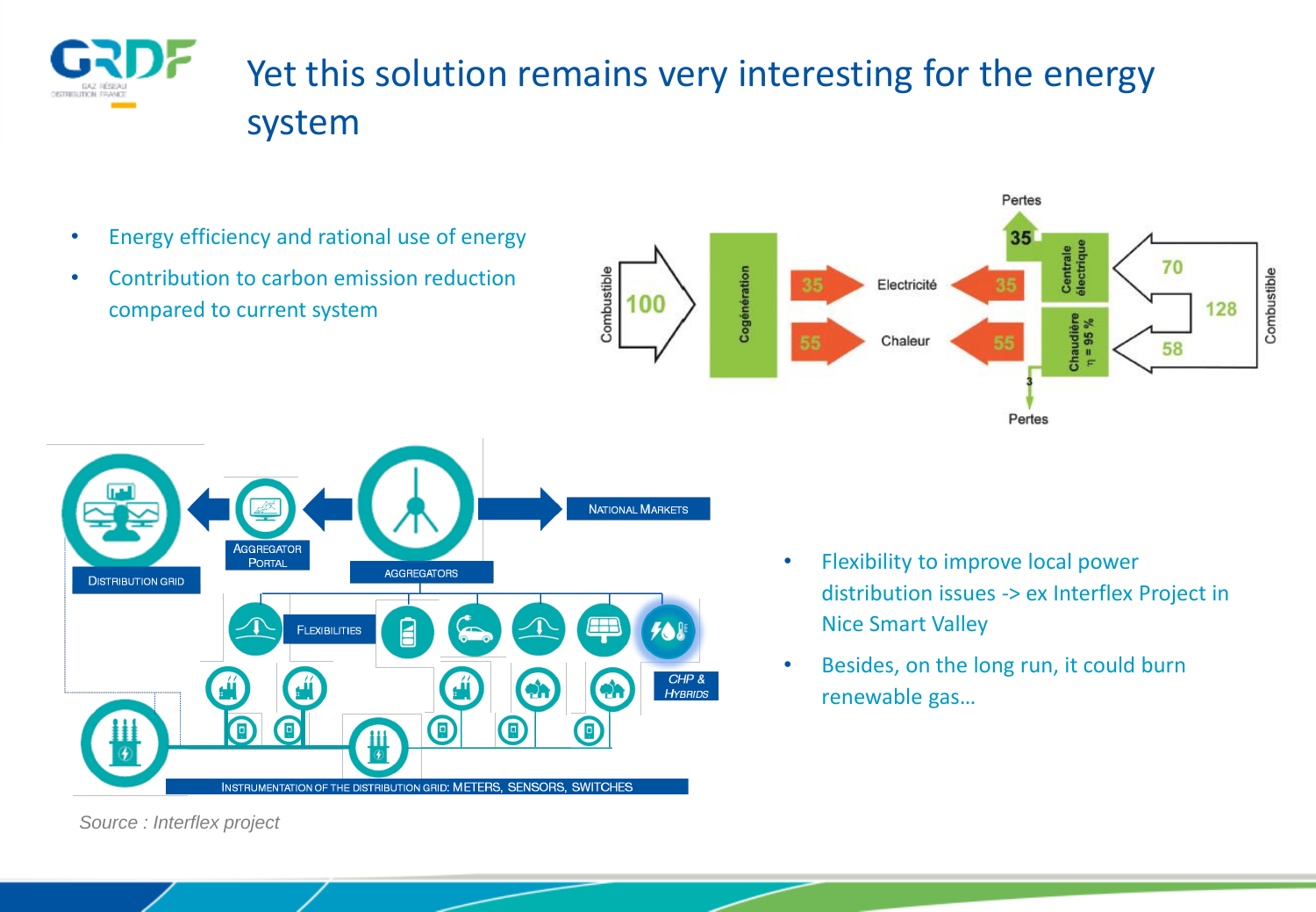# GRDF view on green gas penetration potential



- $\Rightarrow$  Combined with efficient and cost effective utilisation technologies such as CHP, this approach can bring significant contribution to the energy transition in France
- $\Rightarrow$  But due to the context in France, we need to find innovative ways to propose CHP solutions on the short run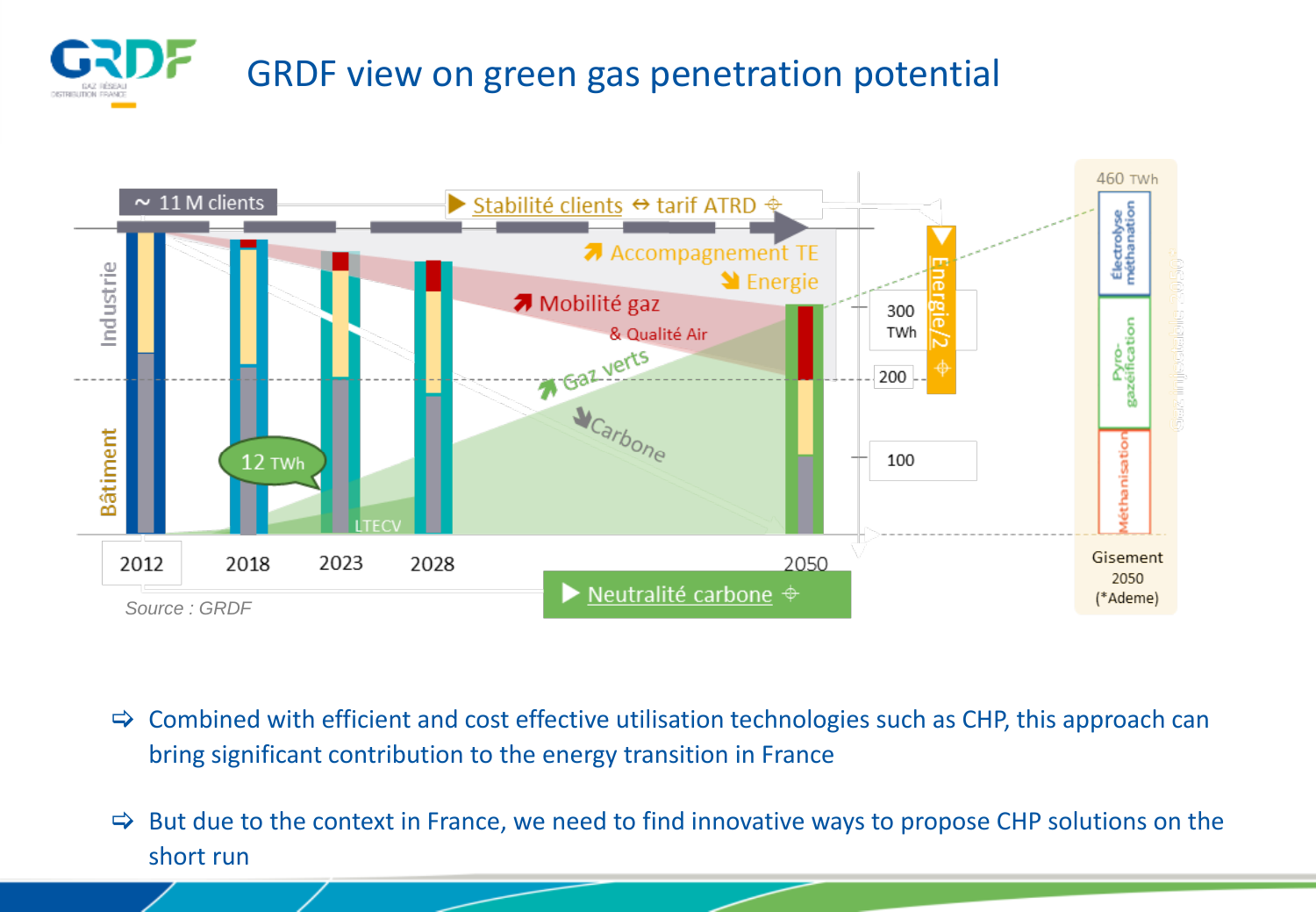

## Promising new paths for CHP in france

- The integration of F-cell technology in the thermal regulation for new built
- A law in 2017 allowing collective self-consumption of electricity for a building or a group of building -> game changer with a promise of higher rate of self-consumption and auto-production



*Source : CEGIBAT*

#### Collective Self Consumption

- Avoid consuming electricity 160€ / MWh (all year)
- Self consumption within flats and common uses (and even nearby buildings)
- Less need from public support
- $\Rightarrow$  16 sites in operation in France and more than 100 projected (mostly PV)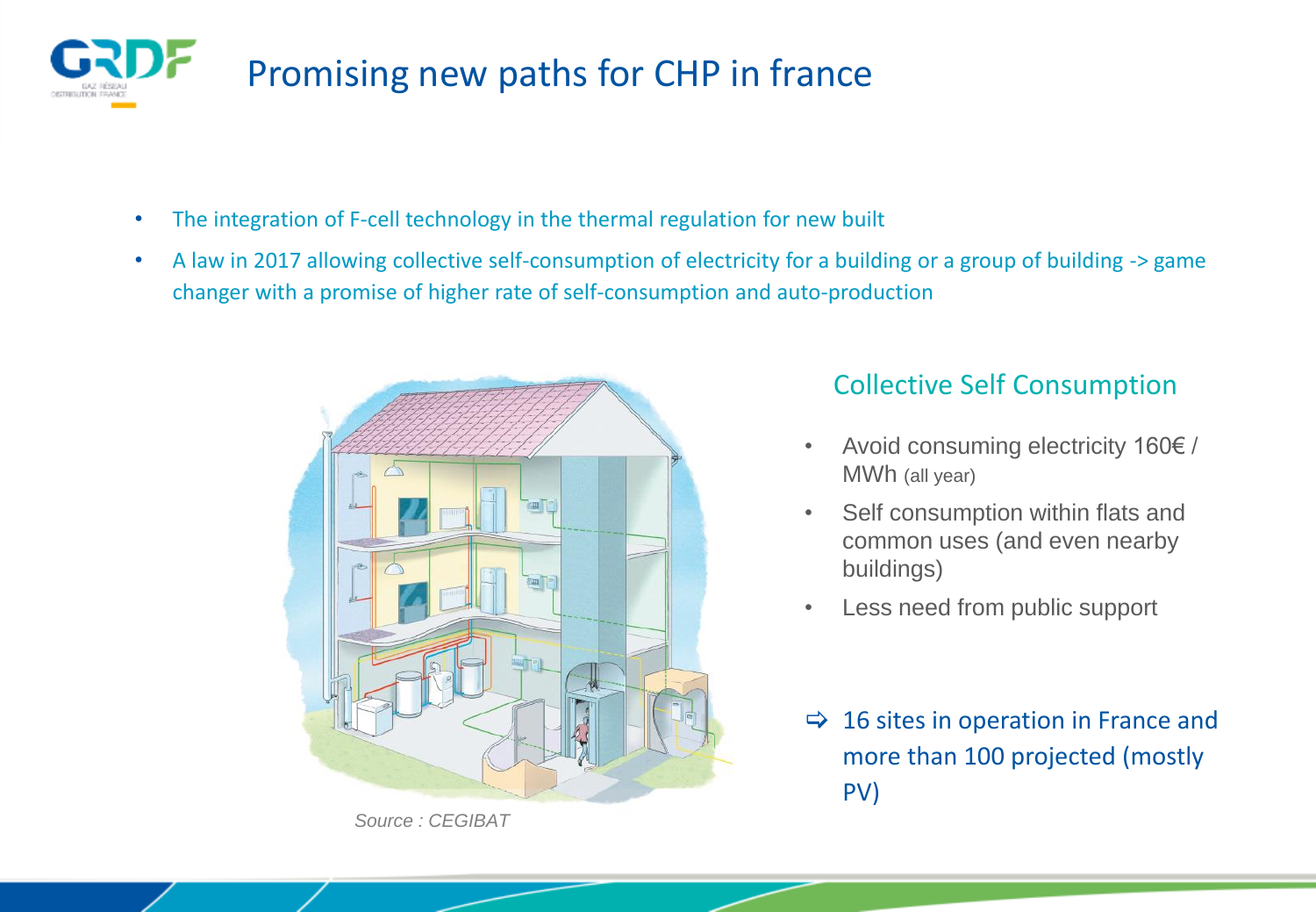

#### Besides, technology is developed but still needs to evolve



F-Cell based **Cogeneration** system



 $\Rightarrow$  A good variety of technology with various technical characteristics and maturity levels

 $\Rightarrow$  The objective is to find a good trade off between investment costs / efficiency / maintenance -> an interest towards more low tech solutions with low maintenance costs